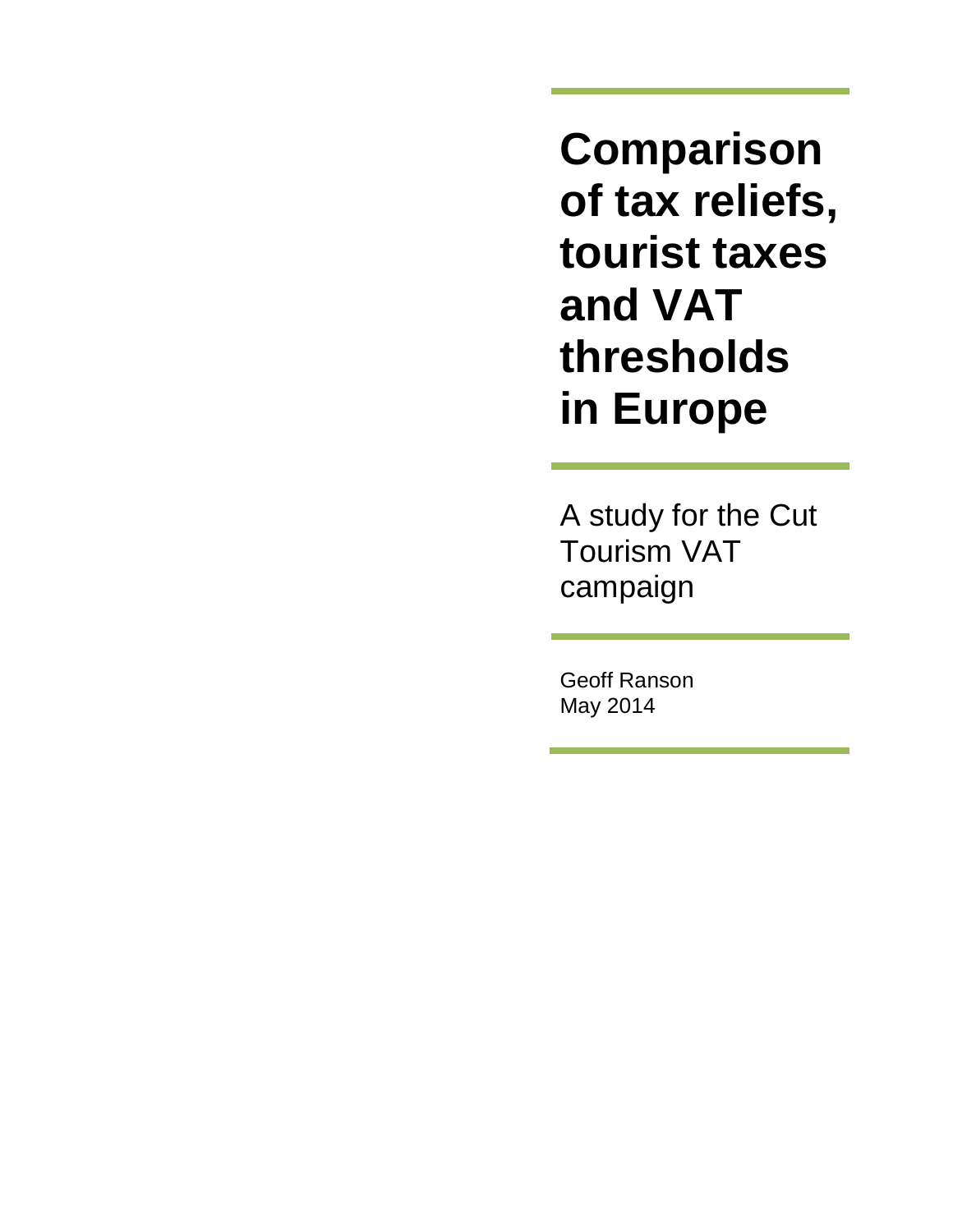#### **Introduction**

For approximately 20 years, the UK's VAT rate for the hospitality and tourism sector has remained one of the highest in Europe. Despite much research, lobbying and representation to central government, much of it providing clear evidence of the benefits of a reduction in the standard rate of VAT to the economy, the UK government has not reduced the rates.

The campaign continues to gain increased interest and backing from MPs and the issue was discussed in the House of Commons on 11 February 2014, with 25 MPs from all political parties debating the case for a reduction in VAT rates initially for accommodation and visitor attractions.

Yet despite a lively debate led by Margaret Ritchie MP, the case did not convince the Treasury minister David Gauke of the benefits that the reduction would bring to the economy. Of the 25 MPs who spoke in the debate, 23 were in favour of the cut while two frontbenchers were not in favour. Written responses from HM Treasury identify objections to the case put forward.

During the debate, the Exchequer Secretary, Mr Gauke, stated:

*"Several other member states have chosen to implement a reduced rate of VAT on tourism, but the Government have yet to find any evidence of a causal link between VAT rates and tourism activity.* 

*Comparisons with other countries tend not to take into account the significant VAT reliefs that the UK provides for cultural attractions and public transport, or the other tourist taxes that other member states choose to levy. In addition to the sectorspecific reliefs, the UK's VAT registration threshold is the highest in the EU.* 

*Therefore, many tourist attractions do not have to charge any VAT to their customers."*

This report presents the findings of an area of research to help counter this objection.

### **Methodology**

The following methodology was employed to prepare this study:

- Desktop analysis of existing research and papers on the reduced VAT campaign
- Internet research and analysis of VAT information
- Scenario comparison of costs and taxes across a selected group of other member states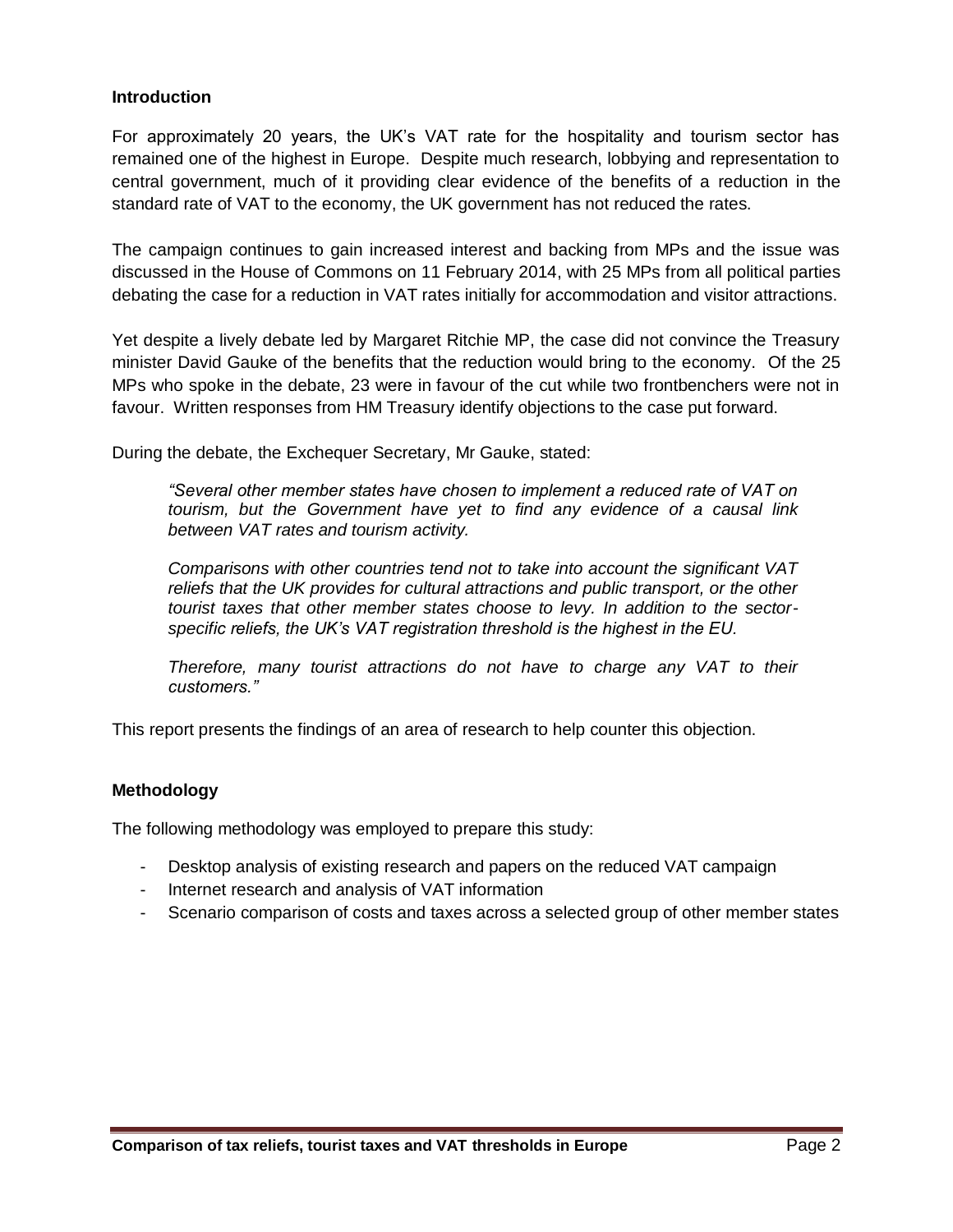# **Tax Reliefs on Cultural Attractions**

VAT is exempt on entrance fees to cultural attractions managed by public bodies or not-for-profit organizations; these include museums, galleries, art exhibitions and zoos and theatrical, musical or choreographic performances of a cultural nature.

However, attractions and amusement parks in the UK operated on a for-profit basis are still subject to the full rate of VAT being applied compared to other VAT systems across Europe and despite being popular holiday activities. The extract from the European Commission's publication *VAT Rates Applied in the Member States of the European Union (January 2014)<sup>1</sup>* provides a breakdown of the rates applied.



APPLICATION OF REDUCED VAT RATES BY THE MEMBER STATES TO THE CATEGORIES OF GOODS AND SERVICES CONTAINED IN ANNEX III OF VAT DIRECTIVE 2006/112/EC

| Category                        | BE | ВG | cz | DК | DE | EE | EL. | ES   | FR              | HR | IE | IΤ | CY | LV | LT | LU | HU | МT | <b>NL</b> | AT | PL. | <b>PT</b> | RO | SI  | <b>SK</b> |    | SE. | UK |
|---------------------------------|----|----|----|----|----|----|-----|------|-----------------|----|----|----|----|----|----|----|----|----|-----------|----|-----|-----------|----|-----|-----------|----|-----|----|
| Admission to<br>amusement parks |    | 20 |    | 25 | 19 | ∠∪ |     | $-1$ | $10^{36}$<br>20 | 25 |    | ∠∠ |    |    |    |    | 27 | 18 |           | 10 |     | --        |    | 9,5 | 20        | 10 | 25  |    |

In addition, it is an EU rule that wholly not-for-profit cultural attractions cannot charge VAT which is applied across all Member States. By contrast, as commercial or for-profit attractions are subject to full rate VAT in the UK, this causes a huge distortion in the market.

### **Findings**

Nine member states including Germany, Spain and Ireland provide exemptions to admission fees to cultural services. In relation to amusement parks, France applies a 10% VAT rate on entrance fees unless there is no cultural theme where the full amount of VAT is levied.

To ascertain the position of UK amusement/theme parks with other European countries comparison was made between the Association of Leading Visitor Attractions (ALVA) 2012 listing of the visits made to visitor attractions in membership with  $AUVA<sup>2</sup>$  with the Themed Entertainment Association's (TEA) 2012 Global Attractions Attendance Report<sup>3</sup> which compares amusement parks across the world on performance and number of visitors. This report identified that Alton Towers, Legoland Windsor and Thorpe Park were ranked  $9<sup>th</sup>$ , 10<sup>th</sup> and 11<sup>th</sup> respectively amongst the top 20 parks across Europe.

While the most visited attractions in the UK were managed or operated by public bodies or not for profit organizations, if the number of visitors to these cultural attractions is compared with some of the major UK amusement parks, Alton Towers, Legoland Windsor and Thorpe Park,

 $\overline{\phantom{a}}$ 1 *VAT Rates Applied in the Member States of the European Union (January 2014)*

*[http://ec.europa.eu/taxation\\_customs/resources/documents/taxation/vat/how\\_vat\\_works/rates/vat\\_rates\\_en.pdf](http://ec.europa.eu/taxation_customs/resources/documents/taxation/vat/how_vat_works/rates/vat_rates_en.pdf) 2*

*Association of Leading Visitor Attraction[s http://alva.org.uk/details.cfm?p=598](http://alva.org.uk/details.cfm?p=598)*

*<sup>3</sup> Themed Entertainment Association's (TEA) 2012 Global Attractions Attendance Report [http://www.aecom.com/deployedfiles/Internet/Capabilities/Economics/\\_documents/2012%20Theme%20Index%20](http://www.aecom.com/deployedfiles/Internet/Capabilities/Economics/_documents/2012%20Theme%20Index%20Combined_1-1_online.pdf) [Combined\\_1-1\\_online.pdf](http://www.aecom.com/deployedfiles/Internet/Capabilities/Economics/_documents/2012%20Theme%20Index%20Combined_1-1_online.pdf)*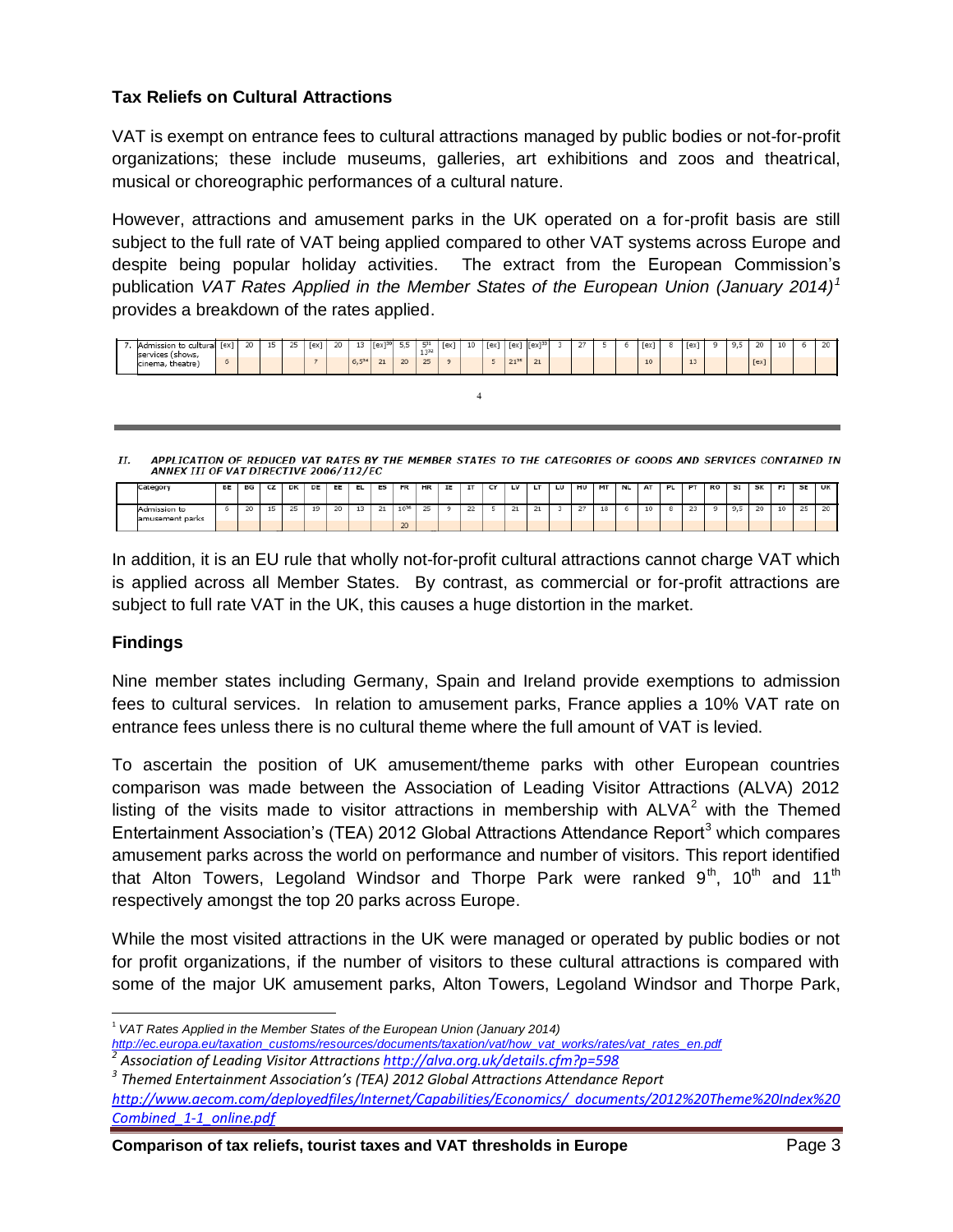rank 8th, 10th and  $12<sup>th</sup>$  respectively with Alton Towers attracting approximately the same amount of visitors as the Tower of London.

| <b>Attraction</b>                | <b>Number of visitors</b> |
|----------------------------------|---------------------------|
| <b>British Museum</b>            | 5.5m                      |
| <b>Tate Modern</b>               | 5.3 <sub>m</sub>          |
| <b>National Gallery</b>          | 5.1 <sub>m</sub>          |
| <b>Natural History Museum</b>    | 5.0m                      |
| V&A                              | 3.2 <sub>m</sub>          |
| Science Museum South Kensington  | 2.9 <sub>m</sub>          |
| Tower of London                  | 2.4m                      |
| <b>Alton Towers</b>              | 2.4 <sub>m</sub>          |
| <b>National Portrait Gallery</b> | 2.1 <sub>m</sub>          |
| <b>Legoland Windsor</b>          | 2.0 <sub>m</sub>          |
| National Museum of Scotland      | 1.9 <sub>m</sub>          |
| <b>Thorpe Park</b>               | 1.8 <sub>m</sub>          |

It could be argued that amusement parks are an intrinsic and historic part of UK culture and cultural attractions in their own right. The origins of many of the amusement parks lie in the travelling fairs, circuses and expositions including those created for the original Crystal Palace in 1851. The Legoland parks are based on a much loved toy that many UK children and adults will have fond memories and experiences of and, while being originally from Denmark, has become a part of UK culture. Indeed, the majority of the UK's key visitor attractions are displayed in Lego at Legoland Windsor.

Therefore, they provide the potential for visitors, families and schoolchildren to learn about the development of social history especially if specific educational events, exhibitions or heritage festivals are provided and which tie in with the national curriculum.

According to Visit England's report *Visitor Attraction Trends in England 2012<sup>4</sup>* attractions that hold public events continued to report stronger increases in gross revenue in 2012. Gross revenue increased by 4% among those holding public events compared to those that did not.

While not for profit managed attractions are well visited and generate significant revenue, unlike those managed by for profit private companies, they do not provide the potential to increase revenue and create jobs without charging entrance fees or raising admission charges which may have the adverse affect of deterring visitors. Many of them are free of charge to enter.

Those that are free of charge to enter have the potential to attract more visitors especially during recessions. This has been presented in Visit England's *Tourism Business Monitor 2014 Visitor Attractions Report – Wave 1 Post-Christmas and New Year<sup>5</sup>* which identified that smaller

 $\overline{\phantom{a}}$ 

**Comparison of tax reliefs, tourist taxes and VAT thresholds in Europe Fage 4** Page 4

<sup>4</sup> *Visitor Attraction Trends in England 2012*

*[http://www.visitengland.org/Images/VA%202013%20Trends%20in%20England%20-%20Full%20Report\\_FINAL\\_tcm30-](http://www.visitengland.org/Images/VA%202013%20Trends%20in%20England%20-%20Full%20Report_FINAL_tcm30-38296.pdf) [38296.pdf](http://www.visitengland.org/Images/VA%202013%20Trends%20in%20England%20-%20Full%20Report_FINAL_tcm30-38296.pdf)*

<sup>&</sup>lt;sup>5</sup> Tourism Business Monitor 2014 Visitor Attractions Report – Wave 1 Post-Christmas and New Year *[http://www.visitengland.org/Images/Visitor%20Attractions%20Jan%202014\\_tcm30-40424.pdf](http://www.visitengland.org/Images/Visitor%20Attractions%20Jan%202014_tcm30-40424.pdf)*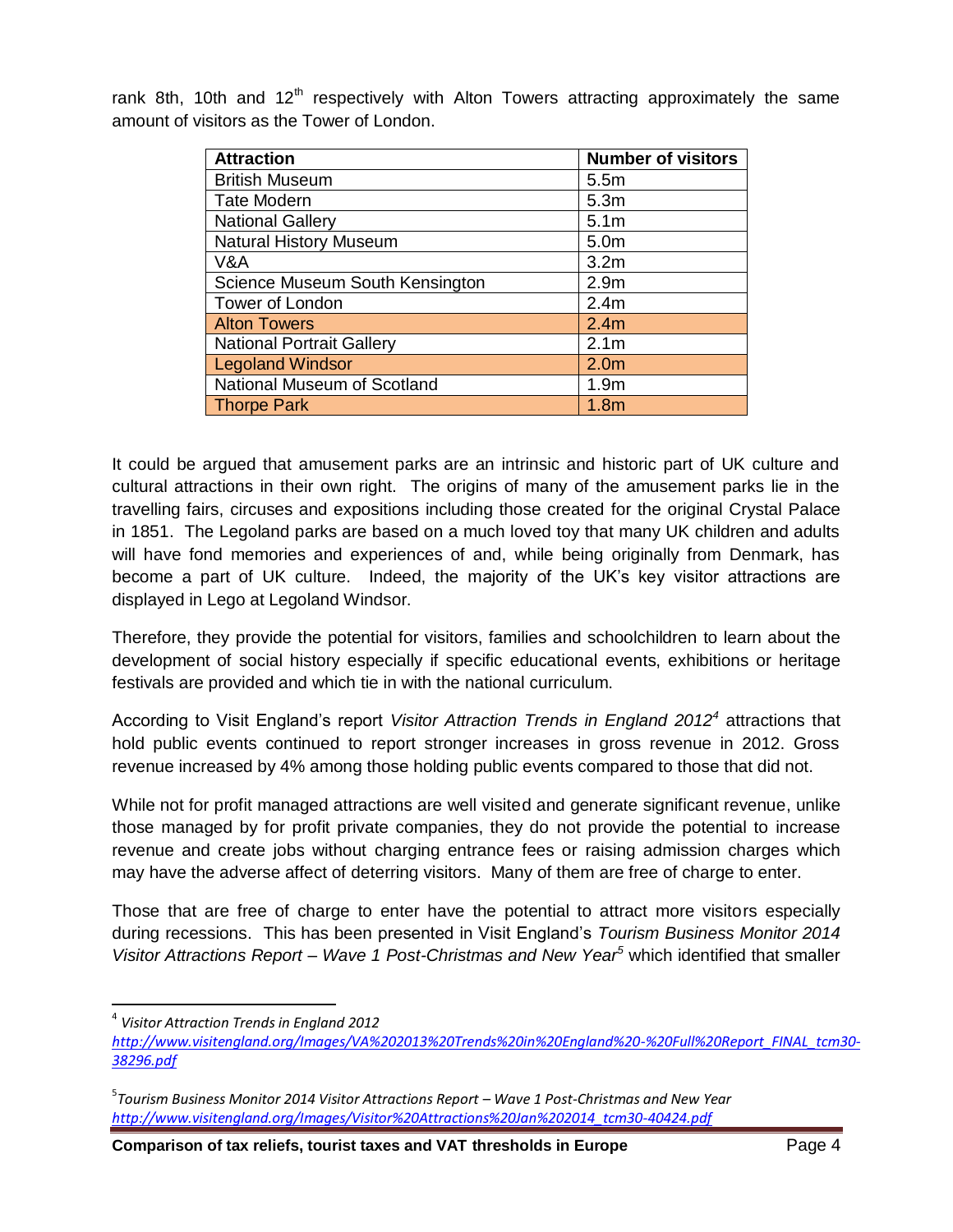and free attractions have benefited from an increase in local and domestic visitors, whilst overseas visitors were more likely to increase visits to paid attractions.

As set out in Annex 3 of Council Directive 2009/47/EC of 5<sup>th</sup> May 2009 (which amended Directive 2006/112/EC as regards reduced rates of VAT), labour intensive services including hotels, other forms of visitor accommodation and tourist attractions qualify for a reduction in VAT. A study by the International Association of Amusement Parks and Attractions (IAPPA) is being finalized to assist in ensuring that amusement parks continue to qualify for a reduction in VAT. This is intended to assist members' national campaigns on maintaining or securing reduced rates.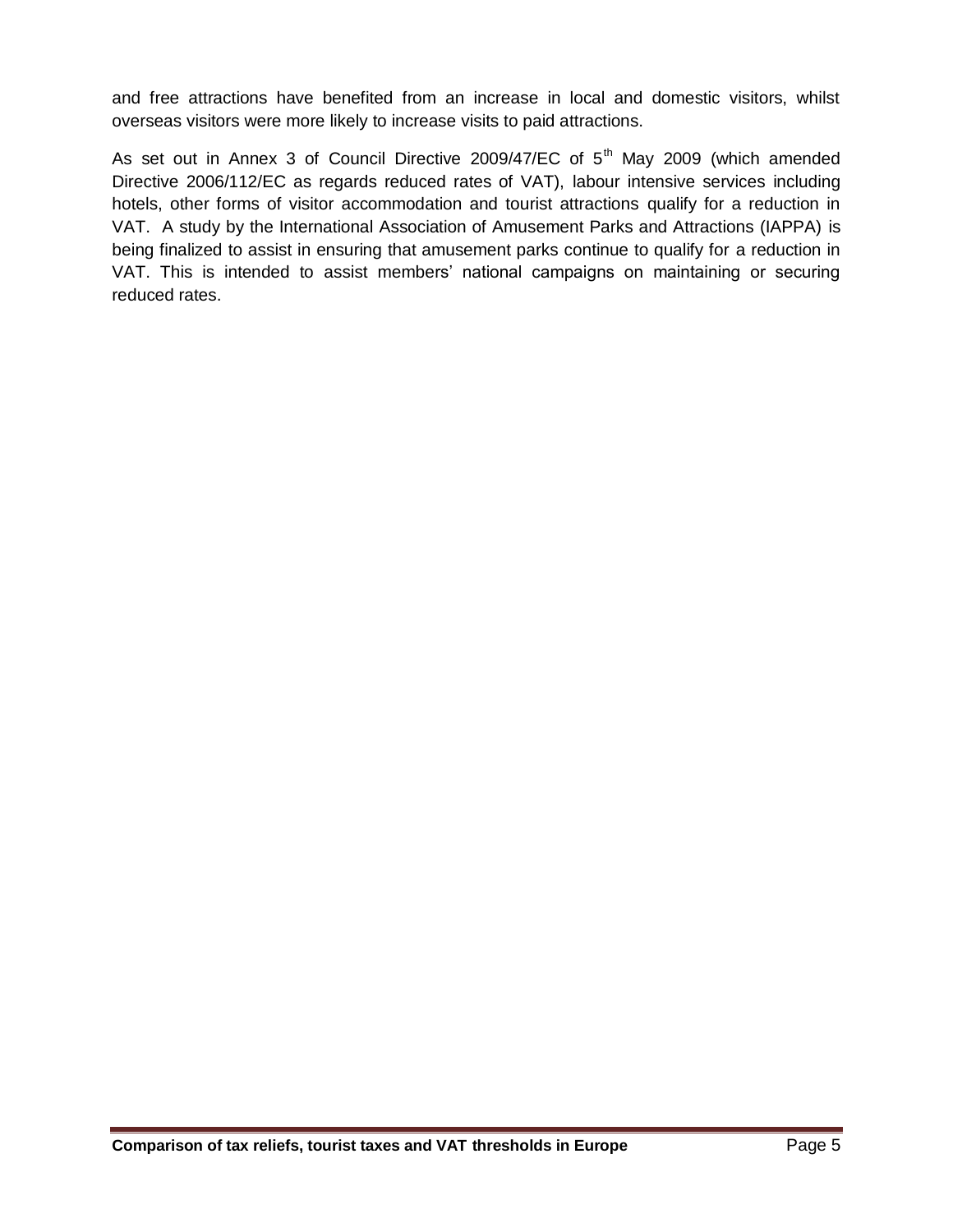# **Passenger Transport tax reliefs**

Passenger transport tax reliefs are applied to

- any vessel carrying at least 12 passengers,
- Post Office vehicles,
- any scheduled flight or
- from a place within to a place outside the United Kingdom or vice versa, to the extent that the services are supplied in the United Kingdom.

| $\circ$        |
|----------------|
|                |
|                |
|                |
| $^{\circ}$     |
| $\circ$        |
| $\overline{0}$ |
| $\circ$        |
|                |

### **Findings**

The UK is very favourable compared to other member states although Ireland is the only other member state that has a more favourable rate as it has exempted passenger transport from VAT. However, in the UK, the standard rate of VAT is still applied to passenger transport in the following circumstances

- to, from or within a place of entertainment, recreation or amusement or a place of cultural, scientific, historical or similar interest, if the provider of the transport is also supplying the right of admission to that place
- in any vehicle between a car park and an airport terminal, if the provider of the transport is also connected to the person providing the car parking
- in an aircraft when the flight is advertised or held out to be for the purpose of providing entertainment, recreation or amusement, the experience of flying or the experience of flying in a particular aircraft.

This would seem to mean that any transport provided by attractions from a station to the attraction itself would be liable for standard rate VAT if a fare is charged.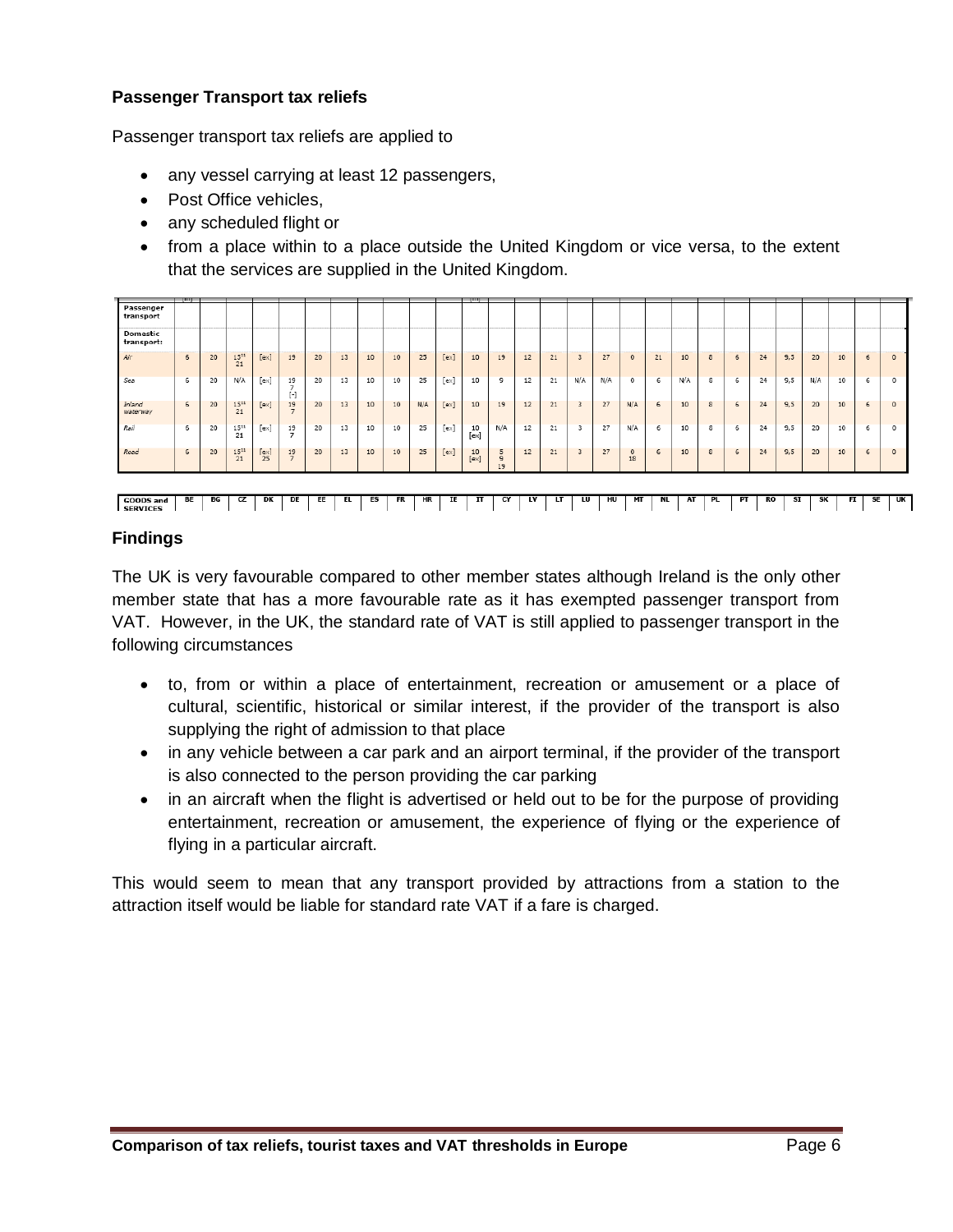# **Tourism Tax**

Analysis was undertaken of the joint HOTREC/Brewers of Europe report *The Hospitality Sector in Europe<sup>6</sup>* which assesses the economic contribution of the hospitality services across 31 countries. The report findings and statistics were compiled from statistics from Eurostat and identified the following tourism taxes:

| <b>Country</b>  | <b>Tourism Tax</b>                                                                                  | <b>Reduced</b> |
|-----------------|-----------------------------------------------------------------------------------------------------|----------------|
|                 |                                                                                                     | <b>VAT</b>     |
|                 |                                                                                                     | Rate           |
| Austria         | Overnight accommodation including campsites                                                         | Yes            |
|                 | <b>Provincial basis</b>                                                                             |                |
|                 | €0.15-€2.18 pppn                                                                                    |                |
| Belgium         | City level - varies between municipalities                                                          | Yes            |
|                 | Determined at hotel/borough level                                                                   |                |
|                 | Approx 10% of room rate                                                                             |                |
|                 | Ex - hotels in Brussels pay amount per room per year based on<br>hotel size and classification      |                |
| <b>Bulgaria</b> | Hotels/accommodation tax on overnight stays                                                         | Yes            |
|                 | €0.50 €1.50 depending on type of establishment                                                      |                |
|                 | Resort tax €8 per stay in Bulgarian Littoral resorts                                                |                |
|                 | Annual license depending on type/scale of operation up to €250                                      |                |
|                 | per annum                                                                                           |                |
| Croatia         | Sojourn tax                                                                                         | Yes            |
|                 | €0.25-€1.00 depending on category of establishment and season                                       |                |
| Czech           | €1.00 per night                                                                                     | Yes            |
| Republic        |                                                                                                     |                |
| <b>Denmark</b>  | None                                                                                                | <b>No</b>      |
| Cyprus          | None                                                                                                | Yes            |
| Estonia         | None                                                                                                | Yes            |
| Finland         | None                                                                                                | Yes            |
| France          | €0.20 (camping and 1* hotels)                                                                       | Yes            |
|                 | €1.50 (4-5* hotels)                                                                                 |                |
| Germany         | Bed taxes in certain cities                                                                         | Yes            |
|                 | €0.25-€5.00 per person or 5% of bill depending on type, room rate                                   |                |
|                 | and location                                                                                        |                |
| Greece          | None                                                                                                | Yes            |
| Hungary         | Approx €1.50 per night                                                                              | Yes            |
|                 | Varies regionally                                                                                   |                |
|                 | Owners of hotel buildings are subject to tax in proportion to size of                               |                |
|                 | hotel                                                                                               |                |
|                 | Budapest - calculated as a percentage of room rate which<br>increased from 2% in 2000 to 4% in 2014 |                |
| Ireland         | None                                                                                                | Yes            |
|                 | Tassa di soggiorno                                                                                  | Yes            |
| Italy           | €0.35-€5.00 per night depending on region                                                           |                |
|                 | Based on star rating levied on a set number of nights                                               |                |
| Latvia          | None                                                                                                | Yes            |
|                 |                                                                                                     |                |

 6 *The Hospitality Sector in Europe, HOTREC/Brewers of Europe [http://www.brewersofeurope.org/docs/publications/2013/the\\_hospitality\\_sector\\_in\\_EU\\_09-2013\\_ld\\_v2.pdf](http://www.brewersofeurope.org/docs/publications/2013/the_hospitality_sector_in_EU_09-2013_ld_v2.pdf)*

**Comparison of tax reliefs, tourist taxes and VAT thresholds in Europe Page 7** Page 7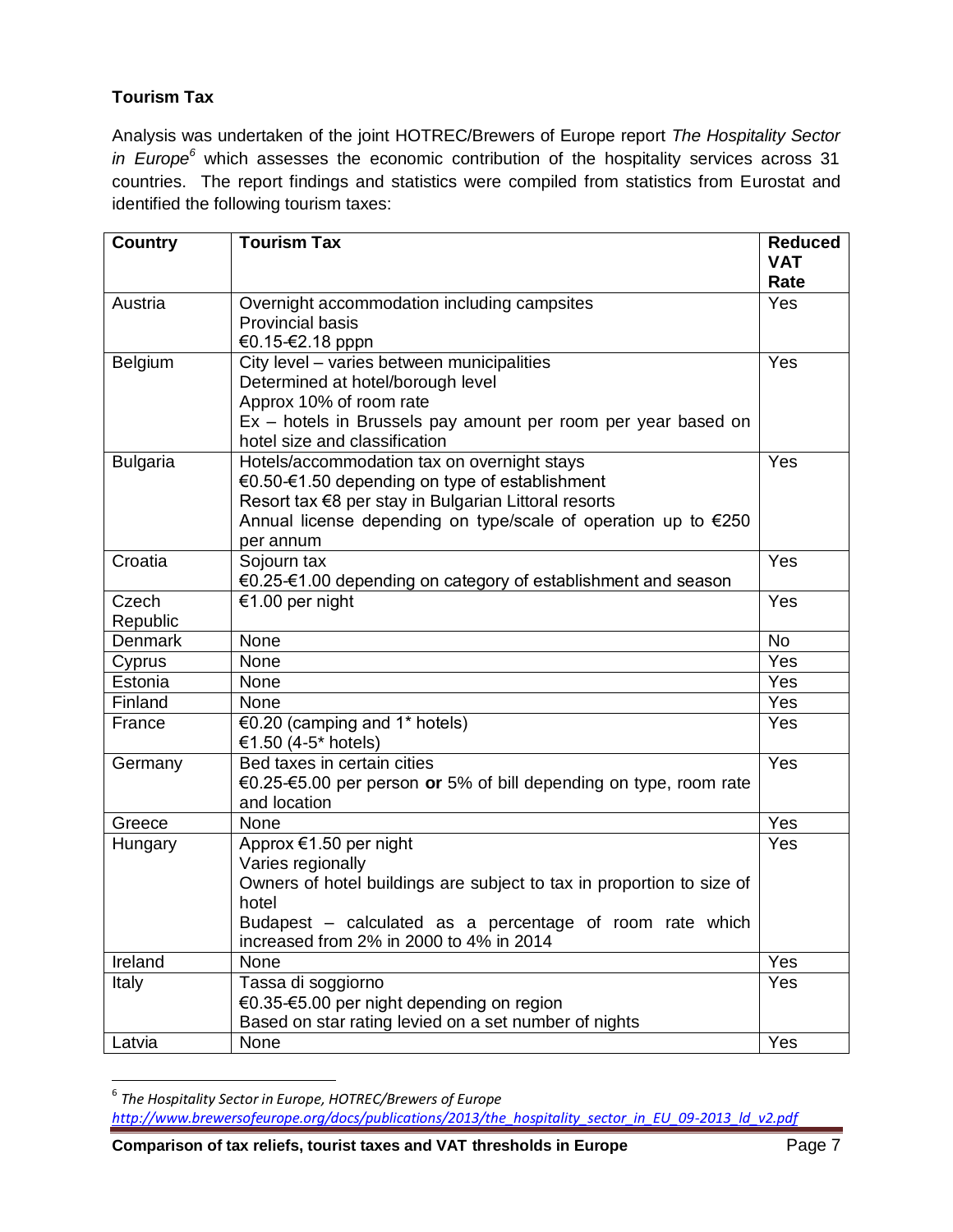| <b>Country</b>     | <b>Tourism Tax</b>                                                                                                                                                                                                                                                                                                                                                                    | <b>Reduced</b><br><b>VAT</b><br>Rate |
|--------------------|---------------------------------------------------------------------------------------------------------------------------------------------------------------------------------------------------------------------------------------------------------------------------------------------------------------------------------------------------------------------------------------|--------------------------------------|
| Lithuania          | Applied to 2 resorts only<br>Hotels and apartments<br>€0.30 €0.60                                                                                                                                                                                                                                                                                                                     | <b>No</b>                            |
| Luxembourg         | None                                                                                                                                                                                                                                                                                                                                                                                  | Yes                                  |
| Malta              | None however, was proposed at 50c pppn<br>2010 – eco-contribution tax of 50c per tourist has been introduced<br>Payable on arrival in Malta<br>Permit required to put tables and chairs on public land                                                                                                                                                                                | Yes                                  |
| <b>Netherlands</b> | Set amount<br>by grade and accommodation type in<br>most<br>municipalities<br>Some municipalities charge % on hotel charges sometimes<br>variable by hotel grade and accommodation type<br>€0.55-€4.76 pppn                                                                                                                                                                           | Yes                                  |
| Norway             | None                                                                                                                                                                                                                                                                                                                                                                                  |                                      |
| Poland             | None                                                                                                                                                                                                                                                                                                                                                                                  | Yes                                  |
| Portugal           | None                                                                                                                                                                                                                                                                                                                                                                                  | Yes                                  |
| Romania            | 0.5% - 5% in each municipality regardless of hotel grade<br>City municipalities charged per night<br>Resort municipalities charged on first night<br>Applied to visitors 18+<br>Changed to 1% for whole of the country                                                                                                                                                                | Yes                                  |
| Slovakia           | City tax on hotels<br>€0.50 €1.65 pppn depending on municipality regulations                                                                                                                                                                                                                                                                                                          | <b>No</b>                            |
| Slovenia           | €0.60-€1.25 pppn<br>Varies by location and hotel grade<br>Some reductions/exemptions apply for children but vary according<br>to location                                                                                                                                                                                                                                             | Yes                                  |
| Spain              | Catalonia only<br>€0.75-€2.50 pppn depending on location and grade for stays up to<br>7 nights<br>Children under 16 are exempt                                                                                                                                                                                                                                                        | Yes                                  |
| Sweden             | None                                                                                                                                                                                                                                                                                                                                                                                  | Yes                                  |
| Switzerland        | Complex system based on a % amount determined by grade of<br>hotel<br>Proceeds go towards BA revenues and Kurtaxe<br><b>BA revenues</b> finance tourism advertising and maintain regional<br>infrastructure<br><b>Kurtaxe</b> contributes towards improving the tourism experience<br>Each canton can determine their own tax model in addition so<br>some locations can have 3 taxes |                                      |
| Turkey             | None                                                                                                                                                                                                                                                                                                                                                                                  |                                      |
| UK                 | None although a license is required to serve alcohol                                                                                                                                                                                                                                                                                                                                  | <b>No</b>                            |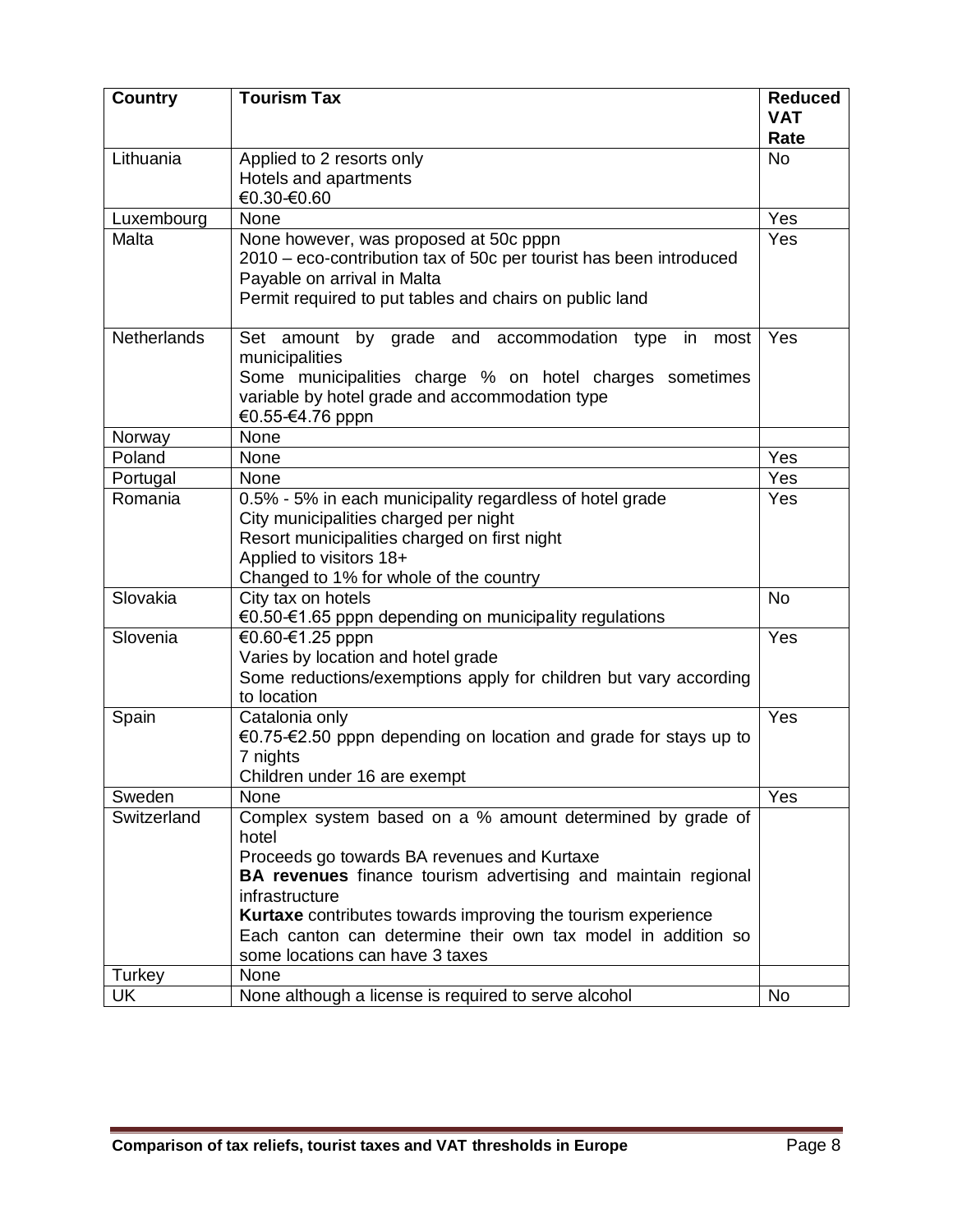# **Findings**

- 17 countries have a tourist related tax which are not applied or calculated consistently:
	- $\circ$  some are applied locally while others are on a national basis
	- $\circ$  some apply it only to one or two locations while others apply to certain cities
	- o some are based on hotel rating/type while others are based on overall cost
- 14 countries that operate a reduced VAT rate have introduced a tourist tax
- 11 countries that operate a reduced VAT rate do not charge a tourist tax
- 2 countries (Slovakia and Lithuania) do not operate a reduced VAT system but do charge a tourism tax
- Other duties are levied which relate to foodstuff including sugar and fat taxes
- The taxes range from  $\epsilon$ 0.15 to  $\epsilon$ 5.00

While some EU member states (14) have introduced a tourist tax to deal with the recession, reduce deficit or encourage more spend in the industry, an almost equal number (11) of others with a reduced rate have not identified the need to introduce a tourist tax

With the majority that do levy a charge being governed and set at local level, and sometimes to only particular cities or regions, the effect on the overall economy is potentially difficult to quantify, but this effect is likely to be limited. In addition, these could place more of a burden on these areas to attract more visitors to help the country overall to the detriment of other regions/cities

Tourism taxes are viewed in a negative light. In its position paper on the emergence of different tourism taxes<sup>7</sup>, HOTREC, the association that represents the hotel, restaurant and café industry at European level, identifies that when tourism taxes are introduced, "in most cases this income is simply used to reduce budget deficits in general."

Where a tourism tax is being introduced, HOTREC recommends that revenues should exclusively be used for investing into the tourism infrastructure and marketing… making more tourists come and spend money. An example of this is provided in the Swiss tourism tax system where part of the revenue generated is invested in tourism offerings and experiences as well as infrastructure.

 $\overline{a}$ 

<sup>7</sup> <http://www.hotrec.eu/publications-positions.aspx>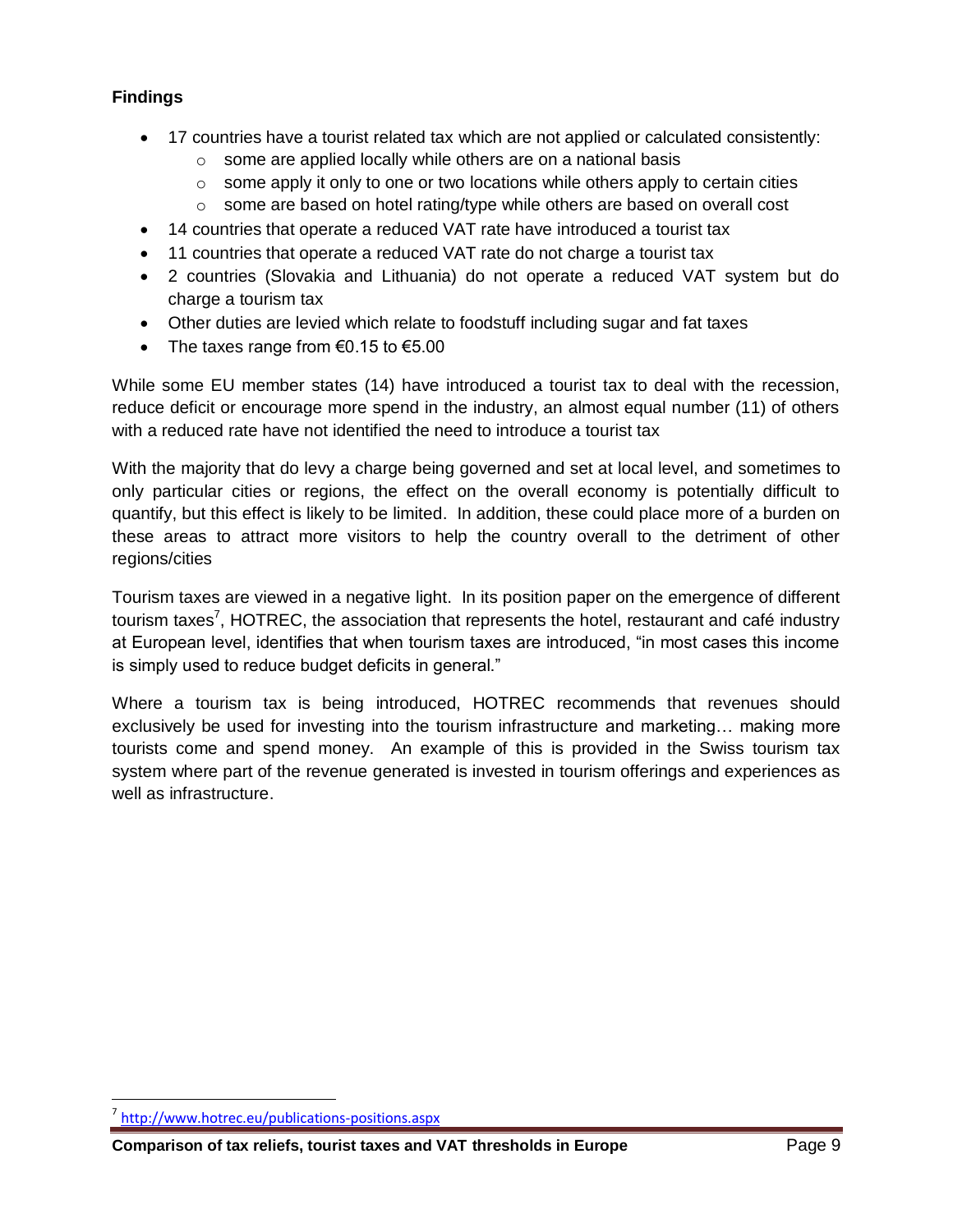## **Scenario Comparison of Taxes For Selected Member States**

Taking the VAT rates and tourism taxes into consideration a comparison of the UK's situation was made with five other European countries – France, Germany, Ireland, Italy and Spain using a hypothetical scenario of the total costs and total taxes incurred by a tourist from America on a four night trip to a major city in each of these countries. In addition to the taxes discussed earlier, the scenario comparison also takes into account the other costs and taxes involved ie air fares and associated taxes and visa entry fees where applicable. All figures are in Euros for ease of comparison. A full breakdown is provided at Annex A.

At a glance the overall costs, taxes and taxes as a percentage of the overall trip costs are provided below:

| <b>Country</b> | City          | <b>Total Cost</b> | <b>Total Tax</b> | Tax % |
|----------------|---------------|-------------------|------------------|-------|
| UK             | London        | 3,480             | 310.75           | 8.93% |
| Germany        | <b>Berlin</b> | 3,120             | 186.82           | 5.99% |
| Italy          | Rome          | 3,126             | 170.31           | 5.45% |
| France         | Paris         | 3,054             | 156.50           | 5.12% |
| Spain          | Madrid        | 3,292             | 159.20           | 4.84% |
| Ireland        | <b>Dublin</b> | 3,297             | 109.08           | 3.31% |

The UK is the highest in comparison with the other countries being nearly 3% higher than Germany and over 5.5% compared with Ireland which is the lowest of the comparator countries, who removed the airport tourist tax on 1 April 2014.

These comparisons are based on major cities in each of the countries, however, as identified in the analysis of tourism taxes, smaller regions or towns within each of these countries may apply a different tax set at a local level. In addition, in some countries alternative rates of VAT are levied on longer distances undertaken on public transport and tourists may take day visits to attractions and towns of cultural interest which require them to travel long distances on the train, for example.

Therefore, a second comparison was undertaken consisting of a scenario of a tourist staying in a smaller destination together with a day trip by rail from the town to another town over 50km to visit an attraction, the results of which are provided in the table below. A full breakdown is provided in Annex B.

| <b>Country</b> | Town           | <b>Total</b> | <b>Total Tax</b> | Tax % |
|----------------|----------------|--------------|------------------|-------|
|                |                | <b>Cost</b>  |                  |       |
| UK             | <b>Warwick</b> | 3,530        | 310.75           | 8.80% |
| Italy          | Ravello        | 3,176        | 187.31           | 5.90% |
| France         | Le Touquet     | 3,104        | 161.50           | 5.20% |
| Germany        | Hanau          | 3,170        | 156.32           | 4.93% |
| Spain          | Denia          | 3,342        | 164.20           | 4.91% |
| Ireland        | Kerry          | 3,347        | 109.08           | 3.26% |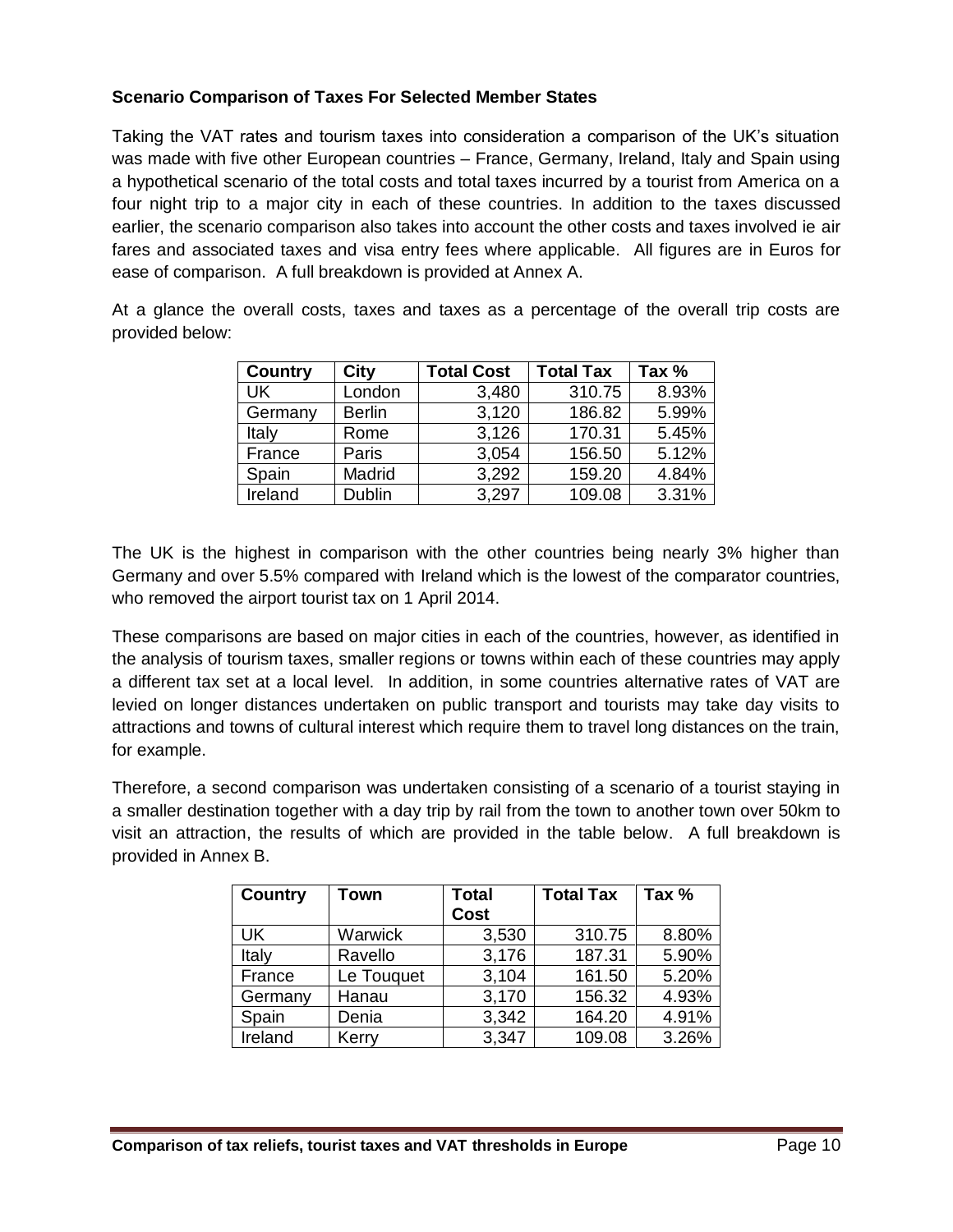Even with stays outside the main cities, the results of the comparison are very similar to the earlier scenario comparison in that the UK remains almost 3% higher than the next country, which in this instance is Italy. Germany ranked lower as it only applies tourist taxes to a number of cities whereas Italy and France apply it to most local authorities/municipalities; the maximum tourism tax rate has been applied to each of these examples in Italy and France as there is a variation of rates quoted for these specific areas and hotels.

Ireland remains the lowest of the comparator countries.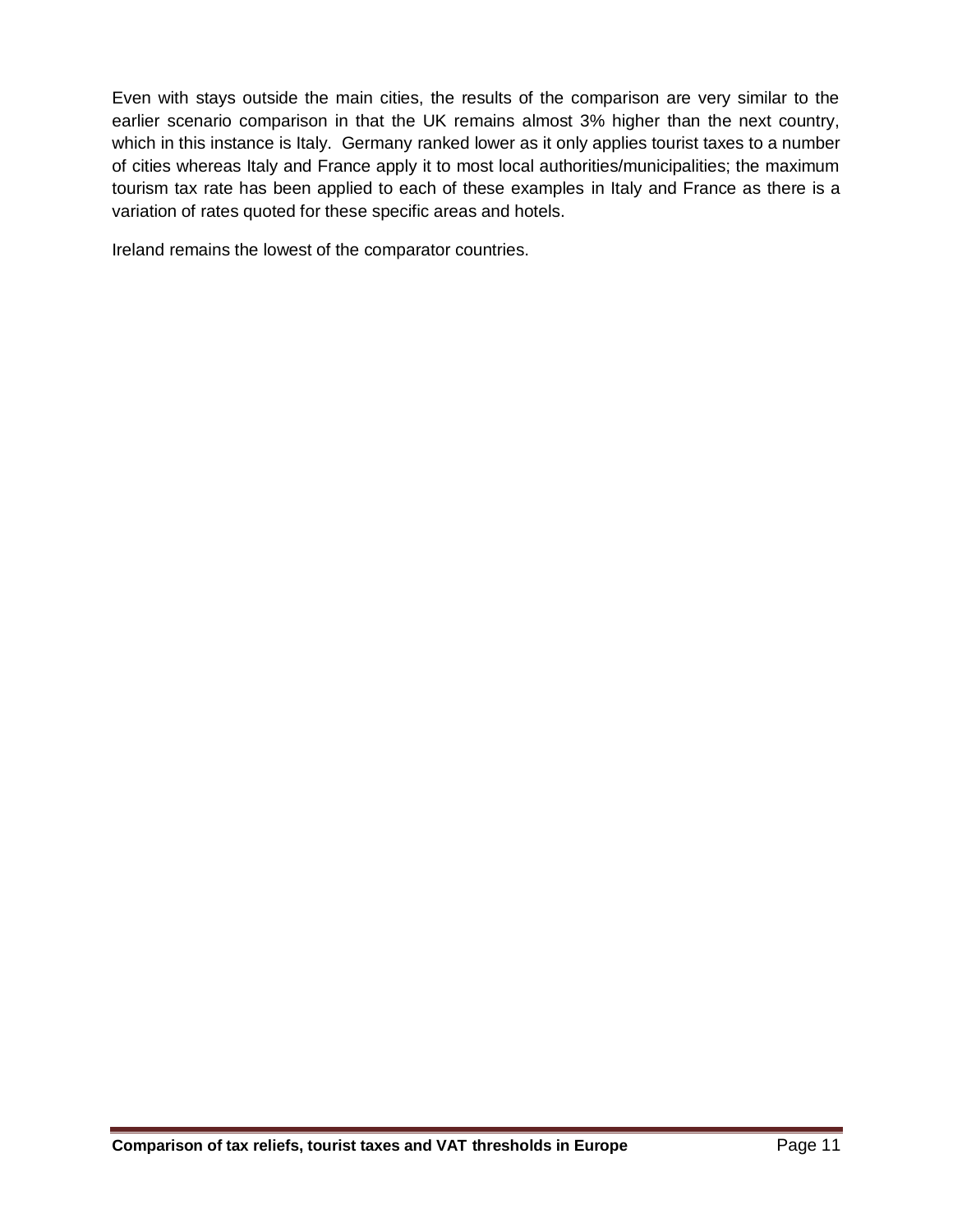# **VAT thresholds**

Analysis of thresholds from an EU source provided on the Your Europe VAT – Basic Details page of the Your Europe website [www.europa.eu/youreurope/business/vat-customs/buy](http://www.europa.eu/youreurope/business/vat-customs/buy-sell/index_en.htm)[sell/index\\_en.htm](http://www.europa.eu/youreurope/business/vat-customs/buy-sell/index_en.htm) is provided below.

| Member State   | Threshold for application of the special scheme<br>for acquisitions by taxable persons not entitled to<br>deduct input tax and by non-taxable legal<br>persons <sup>1</sup> |                 | Threshold for application of the special<br>scheme for distance selling <sup>2</sup> |                 | Exemption for small enterprises <sup>3</sup> |                 |
|----------------|-----------------------------------------------------------------------------------------------------------------------------------------------------------------------------|-----------------|--------------------------------------------------------------------------------------|-----------------|----------------------------------------------|-----------------|
|                | National currency                                                                                                                                                           | Euro equivalent | National currency                                                                    | Euro equivalent | National currency                            | Euro equivalent |
| Belgium        | e11.200                                                                                                                                                                     |                 | €35.000                                                                              |                 | 05.580                                       |                 |
| Bulgaria       | 20.000 BGN                                                                                                                                                                  | 10.226          | 70,000 BGN                                                                           | 35.791          | 50,000 BGN                                   | 25.565          |
| Czech Republic | 326,000 CZK                                                                                                                                                                 | 13.318          | 1.140.000 CZK                                                                        | 46.570          | 1.000.000 CZK                                | 40.851          |
| Denmark        | 80,000 DKK                                                                                                                                                                  | 10.730          | 280.000 DKK                                                                          | 37.557          | 50.000 DKK                                   | 6.707           |
| Germany        | €12.500                                                                                                                                                                     |                 | €100.000                                                                             |                 | £17,500                                      |                 |
| Estonia        | €10.226                                                                                                                                                                     |                 | <b>@35.151</b>                                                                       |                 | €15.978                                      |                 |
| Ireland        | €41.000                                                                                                                                                                     |                 | £35.000                                                                              |                 | €75.000 or €37.500                           |                 |
| Greece         | €10,000                                                                                                                                                                     | $\blacksquare$  | €35.000                                                                              |                 | €10.000 or €5,000                            | ۰               |
| Spain          | C10.000                                                                                                                                                                     | $\blacksquare$  | €35.000                                                                              |                 | None                                         | None            |
| France         | €10.000                                                                                                                                                                     | $\blacksquare$  | €100.000                                                                             |                 | €81.500 or €32.600                           |                 |
| Italy          | €10,000                                                                                                                                                                     | $\blacksquare$  | £35,000                                                                              |                 | €30,000                                      |                 |
| Cyprus         | 610.251                                                                                                                                                                     |                 | €35.000                                                                              |                 | €15,600                                      | ۰               |
| Latvia         | 7.000 LVL                                                                                                                                                                   | 9.932           | 24.000 LVL                                                                           | 34.052          | 35.000 LVL                                   | 49.659          |
| Lithuania      | 35,000 LTL                                                                                                                                                                  | 10.137          | 125.000 LTL                                                                          | 36.203          | 100,000 LTL                                  | 28.962          |
| Luxembourg     | C10.000                                                                                                                                                                     |                 | €100.000                                                                             |                 | €10.000                                      |                 |
| Hungary        | 2.500.000 HUF                                                                                                                                                               | 9.164           | 8.800.000 HUF                                                                        | 32.257          | 5.000.000 HUF                                | 18.328          |
| Malta          | 610.000                                                                                                                                                                     |                 | €35.000                                                                              |                 | €35,000 or €24,000 or                        |                 |
|                |                                                                                                                                                                             |                 |                                                                                      |                 | £14,000                                      |                 |
| Netherlands    | €10.000                                                                                                                                                                     | $\cdot$         | €100.000                                                                             |                 | Nome                                         | None            |
| Austria        | €11.000                                                                                                                                                                     |                 | €35.000                                                                              |                 | €30,000                                      |                 |
| Poland         | 50.000 PLN                                                                                                                                                                  | 12.592          | 160.000 PLN                                                                          | 40.293          | 150,000 PLN                                  | 37.774          |
| Postugal       | €10.000                                                                                                                                                                     |                 | £35.000                                                                              |                 | €10.000 or €12.500                           |                 |
| Romania        | 34.000 RON                                                                                                                                                                  | 8.071           | 118,000 RON                                                                          | 28.012          | 119,000 RON                                  | 28.249          |
| Slovenia       | €10,000                                                                                                                                                                     |                 | €35.000                                                                              |                 | €25,000                                      |                 |
| Slovakia       | C13.941.45                                                                                                                                                                  | $\cdot$         | £35.000                                                                              |                 | 649.790                                      |                 |
| Finland        | €10,000                                                                                                                                                                     |                 | €35.000                                                                              |                 | €8,500                                       |                 |
| Sweden         | 90.000 SEK                                                                                                                                                                  | 10.190          | 320.000 SEK                                                                          | 36.232          | None                                         | None            |
| United Kingdom | 70.000 GBP                                                                                                                                                                  | 81.843          | 70.000 GBP                                                                           | 81.843          | 70 000 GBP                                   | 81.843          |

# ANNEX 1: THRESHOLDS (MARCH 2012)

 $\mathbf{I}$ 

s

See Article 3(2)(a) of Directive 2006/112/EC, as amended.<br>See Article 34 of Directive 2006/112/EC, as amended.<br>See Articles 284 to 287 of Directive 2006/112/EC, as amended. This scheme is reserved for taxable persons estab

### **Findings**

While the UK's threshold has increased in 2013/2014 to £79,000, it remains one of the highest in the EU. This increased to £81,000 in 2014/2015 with a deregistration threshold of £79,000.

According to figures provided by the Office for National Statistics (ONS) from the Interdepartmental business register 2008-2012, sourced from People 1<sup>st</sup> State of The Nation Report 2013 $\text{\textdegree}$ , in 2012 the number of individual businesses in the UK hospitality and tourism industry was 181,500 with 12,400 hotels and 500 visitor attractions. 52% of visitor attractions employed

 $\overline{a}$ 

<sup>&</sup>lt;sup>8</sup> Page 12

[http://www.people1st.co.uk/webfiles/Research/State%20Of%20The%20Nation/2013/SOTN\\_2013\\_final.pdf](http://www.people1st.co.uk/webfiles/Research/State%20Of%20The%20Nation/2013/SOTN_2013_final.pdf)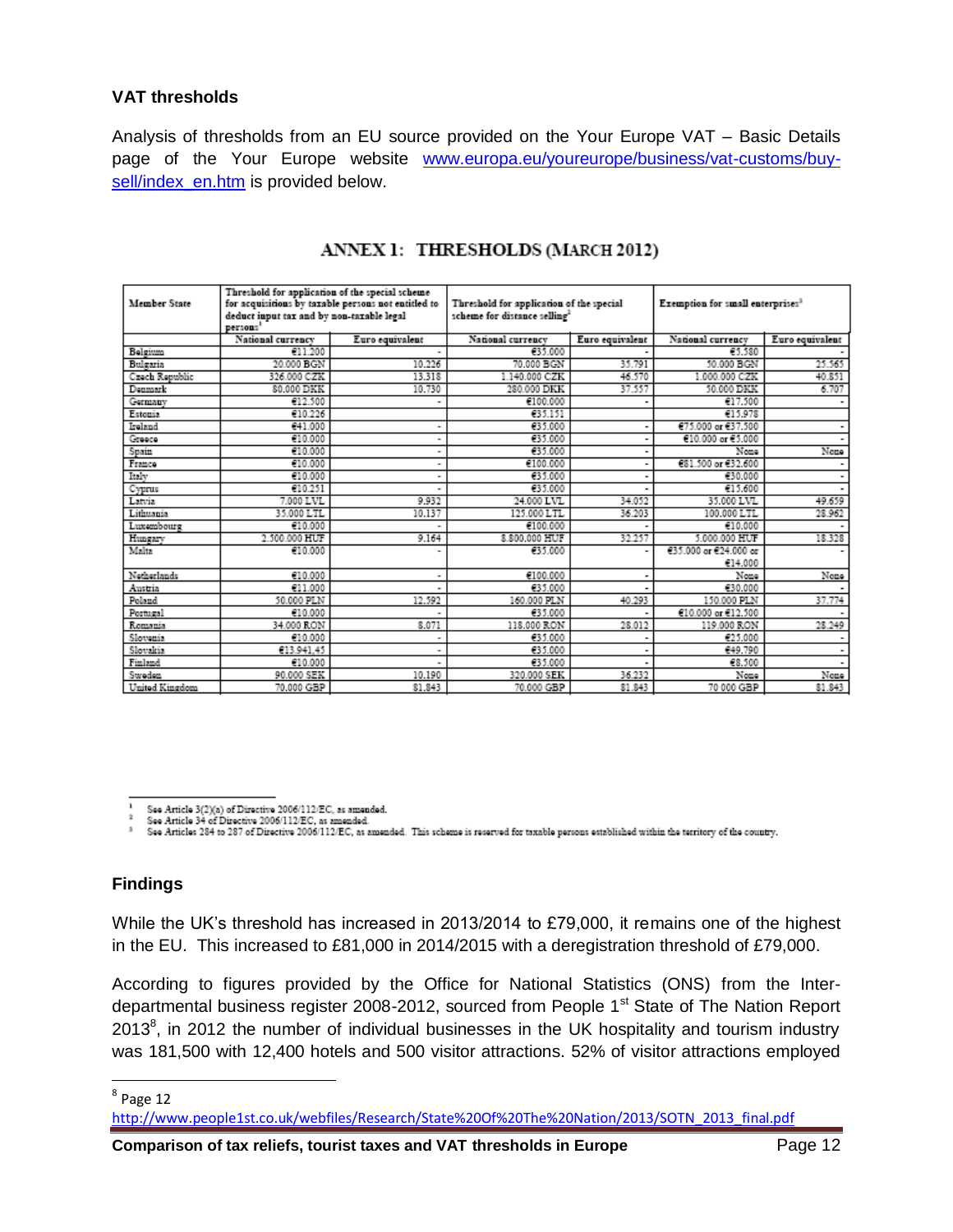between 1-4 employees and 18% employed 5-9 employees. Therefore, the majority of businesses within this sector can be classed as small or medium enterprises.

In addition, the Department for Business, Innovation and Skills annual Business Population Estimates 2013 $9$  estimate that at the start of 2013, there were approximately 4.9 million UK private sector businesses, over half of which (2.7m) are non-employers that are not registered for either VAT or PAYE.

In their report Tourism Sector VAT Analysis: A Report on the Impact of Reduced VAT Rates on British Visitor Accommodation, Attractions and The Wider Economy<sup>10</sup>, Deloitte, Wason and Nevin identified that high VAT rates could be a disincentive to growth especially for SMEs near to the VAT registration threshold. This remains an issue even with an increase in the registration threshold.

Research of individual companies on Companies House / Due Diligence websites has identified that

- the information freely available is restricted to general company information and filing dates
- not all attractions are companies sole traders, partnerships and local not for profit community attractions are not listed
- turnover is not always available as it is not a mandatory requirement.

**Comparison of tax reliefs, tourist taxes and VAT thresholds in Europe** Page 13

 $\overline{a}$ 

<sup>&</sup>lt;sup>9</sup> [https://www.gov.uk/government/uploads/system/uploads/attachment\\_data/file/254552/13-92-business](https://www.gov.uk/government/uploads/system/uploads/attachment_data/file/254552/13-92-business-population-estimates-2013-stats-release-4.pdf)[population-estimates-2013-stats-release-4.pdf](https://www.gov.uk/government/uploads/system/uploads/attachment_data/file/254552/13-92-business-population-estimates-2013-stats-release-4.pdf)

<sup>&</sup>lt;sup>10</sup> [http://www.cuttourismvat.co.uk/wp-content/uploads/2013/08/Tourism-Sector-VAT-Analysis-14-page-](http://www.cuttourismvat.co.uk/wp-content/uploads/2013/08/Tourism-Sector-VAT-Analysis-14-page-SUMMARY-070211.pdf)[SUMMARY-070211.pdf](http://www.cuttourismvat.co.uk/wp-content/uploads/2013/08/Tourism-Sector-VAT-Analysis-14-page-SUMMARY-070211.pdf)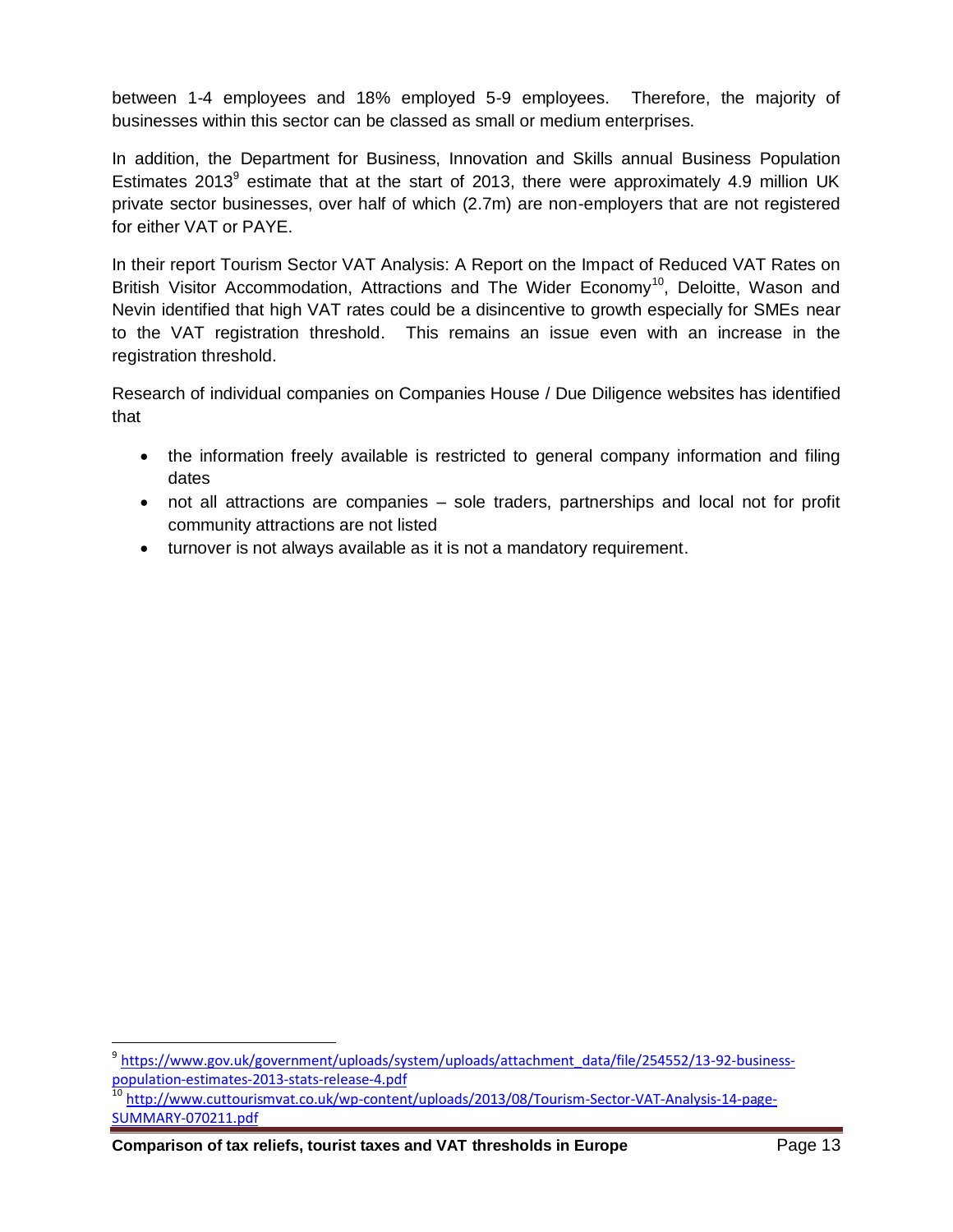## **Conclusions/Next Steps**

#### *Cultural attractions and amusement parks*

The continuation of levying the full VAT rate for commercial amusement parks compared to wholly not-for-profit parks and attractions distorts the market significantly, giving the wholly notfor-profit attractions and parks an unfair advantage.

Further analysis and findings from the IAPPA report can be analysed and utilized to assist in the case for the reduction of VAT for amusement parks and attractions in the UK.

#### *Tourist Taxes*

The UK appears to have a high rate of tax on tourists compared to other EU countries. Reducing VAT on tourism would lessen the extent of the difference. It would also enable lower prices to be charged to tourists, thereby stimulating demand, as well as making funds available for investment in labour and facilities.

#### *Tax Take Analysis*

The comparison of tax take in both scenarios used indicates that even without a specific tourist tax applied per location, visitors pay the most in tax for their visits to the UK.

These are only two scenarios with a small amount of activities being undertaken. Therefore, consideration could be given to analysis of a further range of scenarios/models including some member states with localized tourist taxes, to strengthen the case that the UK remains one of the highest taxed countries in terms of tourism.

### *VAT thresholds*

Consideration could be given to:

- Undertaking further analysis of status, size, turnover through:
	- existing research reports
	- survey of sample of businesses

A common theme that has been identified in a number of the comparisons is that Ireland, the UK's nearest geographical competitor is one of the EU countries to reduce VAT for admission to amusement parks, exempting passenger transport and the removal of the airport passenger tax.

A further in-depth analysis and comparison could be undertaken exploring areas including the reasons for the reduction, benefits and performance.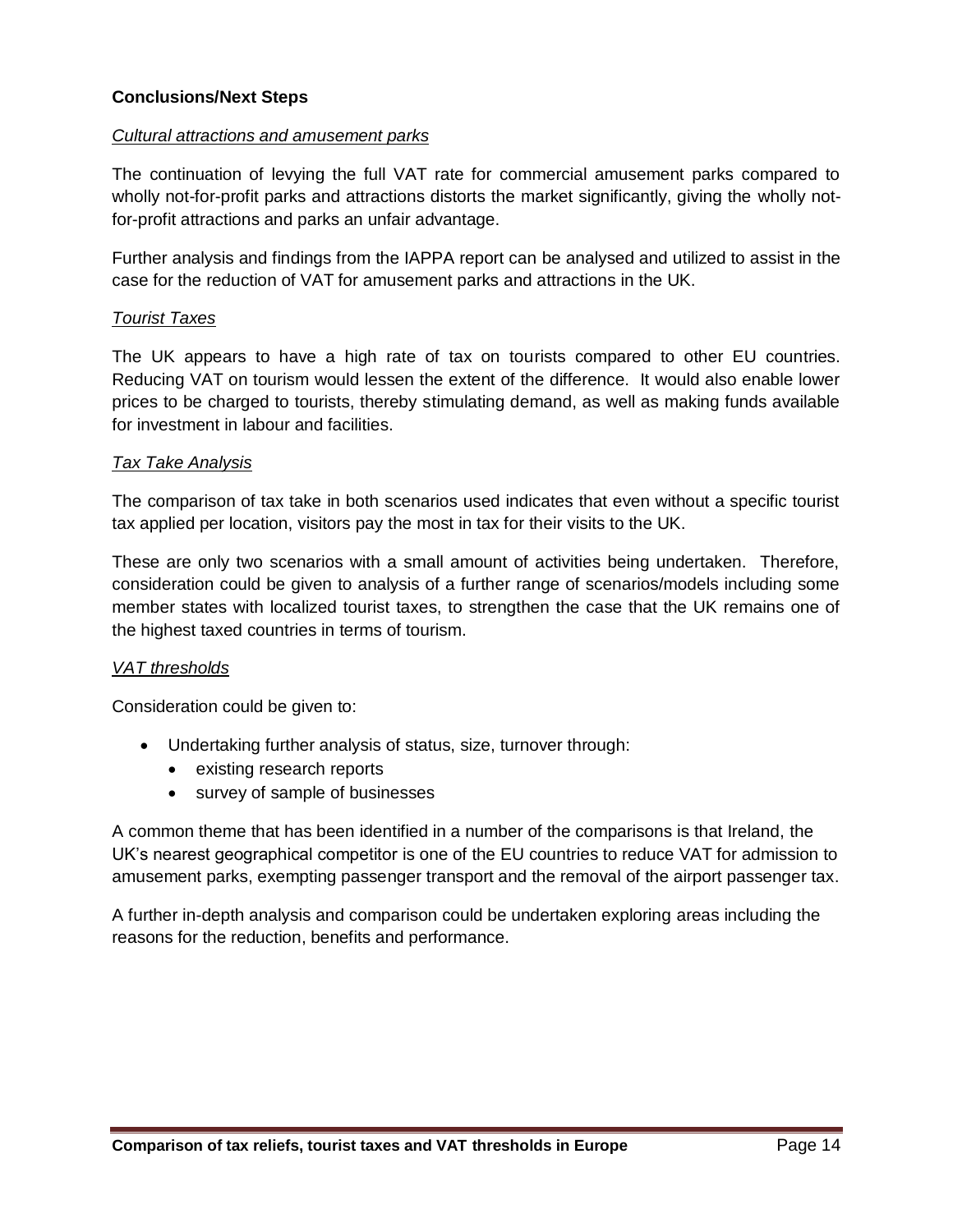# **ANNEX A**

| Assumptions/Scenario                                                                                                      |                                                                                                                                                                                           |        |       |                |              |               |     |                      |           |                      |                     |                |              |     |         |        |            |                       |           |                |                |                 |                   |                 |       |
|---------------------------------------------------------------------------------------------------------------------------|-------------------------------------------------------------------------------------------------------------------------------------------------------------------------------------------|--------|-------|----------------|--------------|---------------|-----|----------------------|-----------|----------------------|---------------------|----------------|--------------|-----|---------|--------|------------|-----------------------|-----------|----------------|----------------|-----------------|-------------------|-----------------|-------|
| One Tourist from Tampa, Florida visiting each city based on:                                                              |                                                                                                                                                                                           |        |       |                |              |               |     |                      |           |                      |                     |                |              |     |         |        |            |                       |           |                |                |                 |                   |                 |       |
|                                                                                                                           |                                                                                                                                                                                           |        |       |                |              |               |     |                      |           |                      |                     |                |              |     |         |        |            |                       |           |                |                |                 |                   |                 |       |
|                                                                                                                           | -4 nights in a 4* hotelat a cost of $\epsilon$ 200 per person per night on a bed and breakfast basis<br>- 2 rail fares from airport to hotel/ hotelto airport based on €10 single journey |        |       |                |              |               |     |                      |           |                      |                     |                |              |     |         |        |            |                       |           |                |                |                 |                   |                 |       |
|                                                                                                                           |                                                                                                                                                                                           |        |       |                |              |               |     |                      |           |                      |                     |                |              |     |         |        |            |                       |           |                |                |                 |                   |                 |       |
| - 16 single fares to attractions/sightseeing at €5 per ticket<br>-8 meals at an average of €25 per day (lunch and dinner) |                                                                                                                                                                                           |        |       |                |              |               |     |                      |           |                      |                     |                |              |     |         |        |            |                       |           |                |                |                 |                   |                 |       |
| - alcohol consumption at dinner of €15 bottle of wine                                                                     |                                                                                                                                                                                           |        |       |                |              |               |     |                      |           |                      |                     |                |              |     |         |        |            |                       |           |                |                |                 |                   |                 |       |
|                                                                                                                           | - visiting 4 private sector attractions at an average admission price of €25 per attraction                                                                                               |        |       |                |              |               |     |                      |           |                      |                     |                |              |     |         |        |            |                       |           |                |                |                 |                   |                 |       |
| - 1 visit to amusement park at average admission price of €25                                                             |                                                                                                                                                                                           |        |       |                |              |               |     |                      |           |                      |                     |                |              |     |         |        |            |                       |           |                |                |                 |                   |                 |       |
| -1 visit to the theatre                                                                                                   |                                                                                                                                                                                           |        |       |                |              |               |     |                      |           |                      |                     |                |              |     |         |        |            |                       |           |                |                |                 |                   |                 |       |
|                                                                                                                           |                                                                                                                                                                                           |        |       |                |              |               |     |                      |           |                      |                     |                |              |     |         |        |            |                       |           |                |                |                 |                   |                 |       |
|                                                                                                                           |                                                                                                                                                                                           |        |       |                |              |               |     |                      |           |                      |                     |                |              |     |         |        |            |                       |           |                |                |                 |                   |                 |       |
|                                                                                                                           |                                                                                                                                                                                           |        |       |                |              |               |     |                      |           |                      |                     |                |              |     |         |        |            |                       |           |                |                |                 |                   |                 |       |
| In Euros                                                                                                                  |                                                                                                                                                                                           |        |       |                |              |               |     |                      |           |                      |                     |                |              |     |         |        |            |                       |           |                |                |                 |                   |                 |       |
|                                                                                                                           |                                                                                                                                                                                           |        |       |                |              |               |     |                      |           |                      |                     |                |              |     |         |        |            |                       |           |                |                |                 |                   |                 |       |
|                                                                                                                           |                                                                                                                                                                                           |        |       |                |              | Accommodation |     |                      |           |                      | Transport           |                |              |     |         |        |            |                       | Park      |                |                |                 |                   |                 |       |
|                                                                                                                           |                                                                                                                                                                                           |        |       |                |              |               |     | Tax                  |           |                      |                     |                |              |     |         |        |            |                       | Amusement |                |                |                 |                   |                 |       |
|                                                                                                                           |                                                                                                                                                                                           |        |       | Entry Visa     |              |               |     |                      |           |                      |                     |                |              |     |         |        | Attraction |                       |           |                |                |                 | <b>Total Cost</b> |                 |       |
|                                                                                                                           |                                                                                                                                                                                           | Flight |       |                |              |               |     | Tourism <sup>-</sup> | Rail fare |                      | Public <sup>-</sup> |                | <b>Meals</b> |     | Alcohol |        |            |                       |           |                | <b>Theatre</b> |                 |                   | Total Tax       | ৯     |
| <b>Country</b>                                                                                                            | City                                                                                                                                                                                      |        | Tax   |                | $\mathbf{r}$ |               | Tax |                      |           | $\tilde{\mathbf{r}}$ |                     | $\mathsf{ra}$  |              | Tax |         | Ta $x$ |            | $\tilde{\mathsf{ra}}$ |           | Tax            |                | Tax             |                   |                 | Tax   |
| <b>UK</b>                                                                                                                 | London                                                                                                                                                                                    | 2245   | 83.75 | $\overline{0}$ |              | 800           | 160 | $\mathbf 0$          | 20        | $\overline{0}$       | 80                  | $\overline{0}$ | 100          | 20  | 60      |        | 12 100     | 20                    | 25        | 5 <sup>1</sup> | 50             | 10 <sup>1</sup> | 3480              | 310.75          | 8.93% |
| Germany                                                                                                                   | Berlin                                                                                                                                                                                    | 1885   | 48.67 | $\overline{0}$ |              | 800           | 56  | 40                   | 20        | 1.4                  | 80                  |                | 5.6 100      | 19  | 60      |        | $11$ 100   | 0                     | 25        | 4.8            | 50             |                 | 0 3120            | 186.82          | 5.99% |
| <b>Italy</b>                                                                                                              | Rome                                                                                                                                                                                      | 1891   | 35.81 | $\overline{0}$ |              | 800           | 80  | 8                    | 20        | 2                    | 80                  |                | 8 100        | 10  | 60      |        | 6 100      | 10                    | 25        | 5.5            | 50             |                 | 5 3126            | 170.31          | 5.45% |
| <b>France</b>                                                                                                             | Paris                                                                                                                                                                                     | 1819   | 25.25 | $\overline{0}$ |              | 800           | 80  | 6                    | 20        | 2                    | 80                  |                | 8 100        | 10  | 60      |        | 12 100     | 5.5                   | 25        | 5 <sub>l</sub> | 50             |                 | 2.75 3054         | 156.5           | 5.12% |
| <b>Spain</b>                                                                                                              | Madrid                                                                                                                                                                                    | 2057   | 26.95 | $\overline{0}$ |              | 800           | 80  | $\pmb{0}$            | 20        | 2                    | 80                  |                | 8 100        | 10  | 60      |        | 6 100      | 21                    | 25        | 5.3            | 50             |                 | 0 3292            | 159.2           | 4.84% |
| Ireland                                                                                                                   | Dublin                                                                                                                                                                                    | 2062   | 7.53  | $\overline{0}$ |              | 800           | 72  | $\mathbf 0$          | 20        | 0                    | 80                  |                | $0$ 100      | 9   | 60      |        | 14 100     | 0                     |           | $25$ 2.3       | 50             |                 |                   | 4.5 3297 109.08 | 3.31% |
|                                                                                                                           |                                                                                                                                                                                           |        |       |                |              |               |     |                      |           |                      |                     |                |              |     |         |        |            |                       |           |                |                |                 |                   |                 |       |